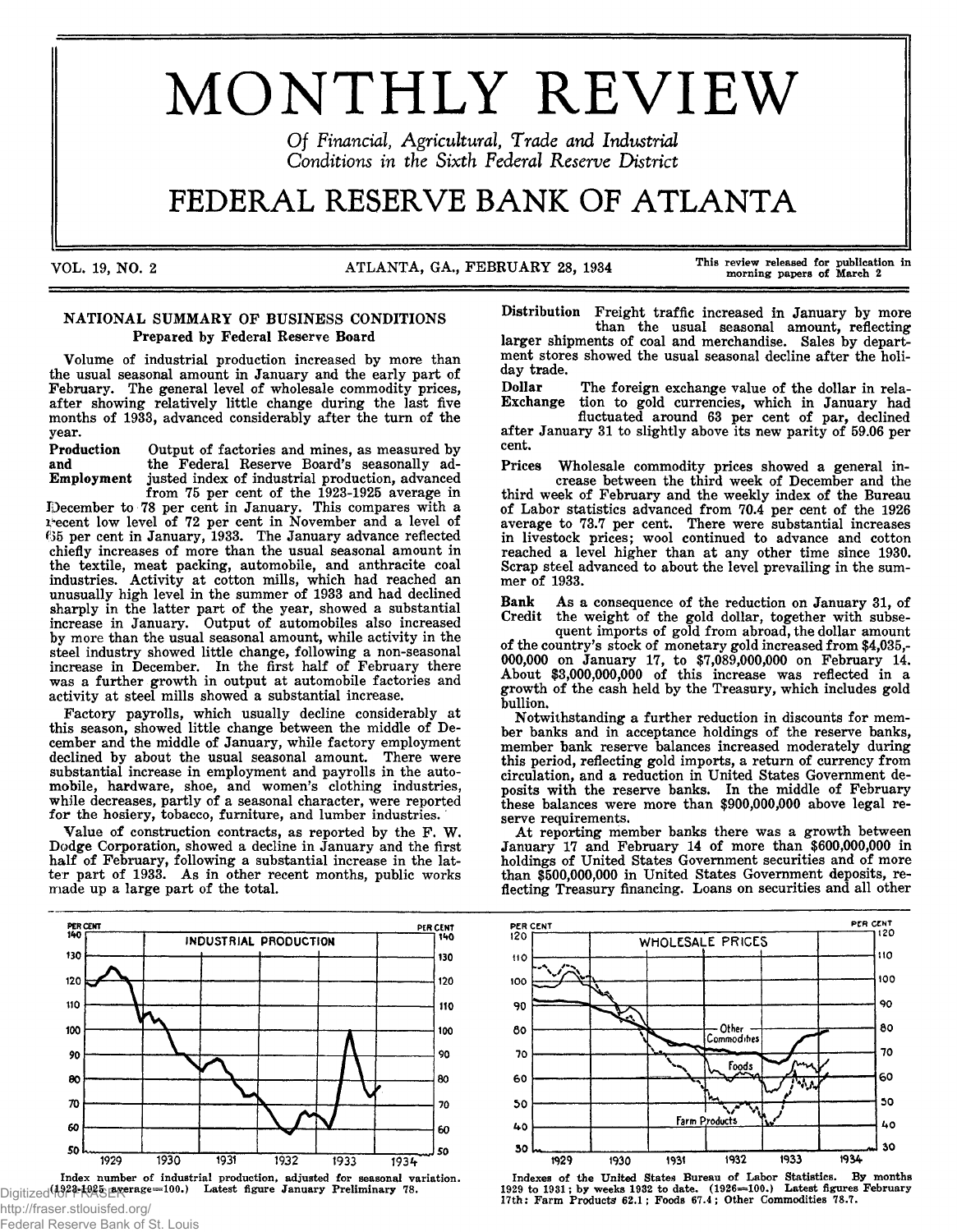

Three month moving averages of F. W. Dodge data for 37 Eastern States, adjusted for seasonal variation. Latest figure based on data for December,<br>January, and estimate for February. Total 207.6; Residential 22.0; All Other 185.6.

loans increased slightly and bankers' balances showed a substantial growth.

Short-term money rates in the open market remained at low levels. On February 2, the Federal Reserve Bank of New York reduced its discount rate from 2 per cent to 1% per cent and during the succeeding two weeks reductions of % per cent were made at the Federal Reserve Banks of Cleveland, Boston, St. Louis, Dallas, Richmond, Kansas City, Atlanta, and San Francisco.

#### SIXTH DISTRICT SUMMARY

Nearly all of the available series of business statistics indicate that trade and industrial activity in the Sixth District was at a substantially higher level in January this year than last, and most of the important indices show gains over December.

January sales reported by 52 department stores in the District were 31.2 per cent greater than in January of 1933, but declined from the holiday level in December by 48.7 per cent. Sales by 99 reporting wholesale firms in eight different lines averaged 10.3 per cent greater in January than in December, and were 59.6 per cent greater than in January, 1933. The largest gain over January last year was reported by dry goods firms whose sales were more than double those a year ago. Bank debits to individual accounts increased slightly over the month and were 15.9 per cent greater than for January last year.

The volume of Federal-reserve bank credit outstanding at this bank declined further between January 10 and February 14, but was somewhat greater than a year ago because of larger holdings of United States Government securities. Loans by weekly reporting member banks declined somewhat, but holdings of Government securities increased by 14.5 millions, and loans and investments of these banks were 29.8 millions greater on February 14 than at the same time last year. Daily average demand deposits of all member banks were higher for January than for any other month since March, 1932.

Building permits issued during January at twenty reporting cities increased 64.2 per cent over December, and were more than three times as large as in January last year. Construction contracts awarded in the District during January increased 42.5 per cent over the month before, and were more than twice as large as in January, 1933. Residential contracts increased 80.0 per cent from December to January and were 241.7 per cent greater than a year ago, and other contracts increased 40.5 per cent over December and exceeded those in January, 1933, by 111.6 per cent. Pig iron production in Alabama declined somewhat from the high December level, but was nearly five times the low production of January, 1933. Coal production increased over the month, and over January last year, in both Alabama and Tennessee. Cotton consumption also increased over both of these periods, and employment at reporting mills in January was 54.8 per Digitized for FRASER for than a year ago.



#### FINANCE

Reserve The total volume of reserve bank credit outstand-<br>Bank ing at the Federal Reserve Bank of Atlanta declined Bank ing at the Federal Reserve Bank of Atlanta declined<br>Credit each week from January 3 through February 14, each week from January 3 through February 14, and discounts have declined each week since Decem-

ber 6 with the exception of the week ending January 3. On February 14 total discounts held by the bank amounted to only \$1,740,000, compared with \$5,803,000 on January 10, and with \$18,703,000 on the same Wednesday a year ago. Holdings of purchased bills declined \$561,000 from January 10 to February 14, but were then greater by \$1,435,000 than a year ago, but holdings of United States securities increased \$41,000 during this recent five-weeks period and on February 14 were larger by \$24,681,000 than on the same Wednesday in 1933.

Total bills and securities held by this bank on February 14 were smaller by \$4,583,000 than five weeks earlier, but \$9,153,- 000 greater than on February 15, 1933.

Reserve deposits maintained with this bank by member banks in the Sixth District increased further from January 10 to February 14 by more than 7 milloins of dollars, were 30.8 millions greater than a year ago and larger than on any Wednesday in several years.

Total reserves on February 14 were greater by 20.7 millions than five weeks earlier, and 47.9 millions greater than a year ago.

There was a small decline in Federal reserve note circulation from January 10 to February 14, a decrease of \$3,255,000 compared with those outstanding on December 27, but an increase of 12.2 millions compared with the same report date a year earlier.

Principal items in the weekly statement are compared in the table.

FEDERAL RESERVE BANK OF ATLANTA  $(000 \text{ O} \text{m})$ 

|                                     | Feb. 14, 1934 |         | Jan. 10, 1934 Feb. 15, 1933 |
|-------------------------------------|---------------|---------|-----------------------------|
| Bills Discounted                    |               |         |                             |
| Secured by Govt. Obligations        | - 155<br>s    | \$1,764 | \$1,458                     |
| All Others                          | 1,585         | 4,039   | 17.245                      |
| Total Discounts                     | 1.740         | 5,803   | 18,703                      |
| Bills Bought in Open Market.        | 3,308         | 3.869   | 1,873                       |
| U. S. Securities                    | 71,276        | 71,235  | 46,595                      |
| Total Bills and Securities          | 76.324        | 80,907  | 67,171                      |
| Total Reserves                      | 147,658       | 126,928 | 99,782                      |
| <b>Member Bank Reserve Deposits</b> | 76,160        | 68,821  | 45,348                      |
| Total Deposits                      | 91.538        | 75.073  | 51,520                      |
| F. R. Notes in actual circulation.  | 122.229       | 122,663 | 109,993                     |
| F. R. Bank Notes in actual cir-     |               |         |                             |
| culation                            | 4,477         | 4,888   |                             |
| Reserve Ratio                       | 69.1%         | 64.2%   | 61.8%                       |
|                                     |               |         |                             |

Following is a table setting out similar comparisons for the twelve Federal Reserve Banks combined. From January 10 to February 14 discounts for the System as a whole declined by more than 35 millions, and holdings of purchased bills declined by 27 millions. Holdings of United States securities increased only slightly, and total bills and securities were 62.3 millions less on February 14 than five weeks earlier. Compared with the same Wednesday a year ago, discounts show a decrease of 218 millions, and holdings of purchased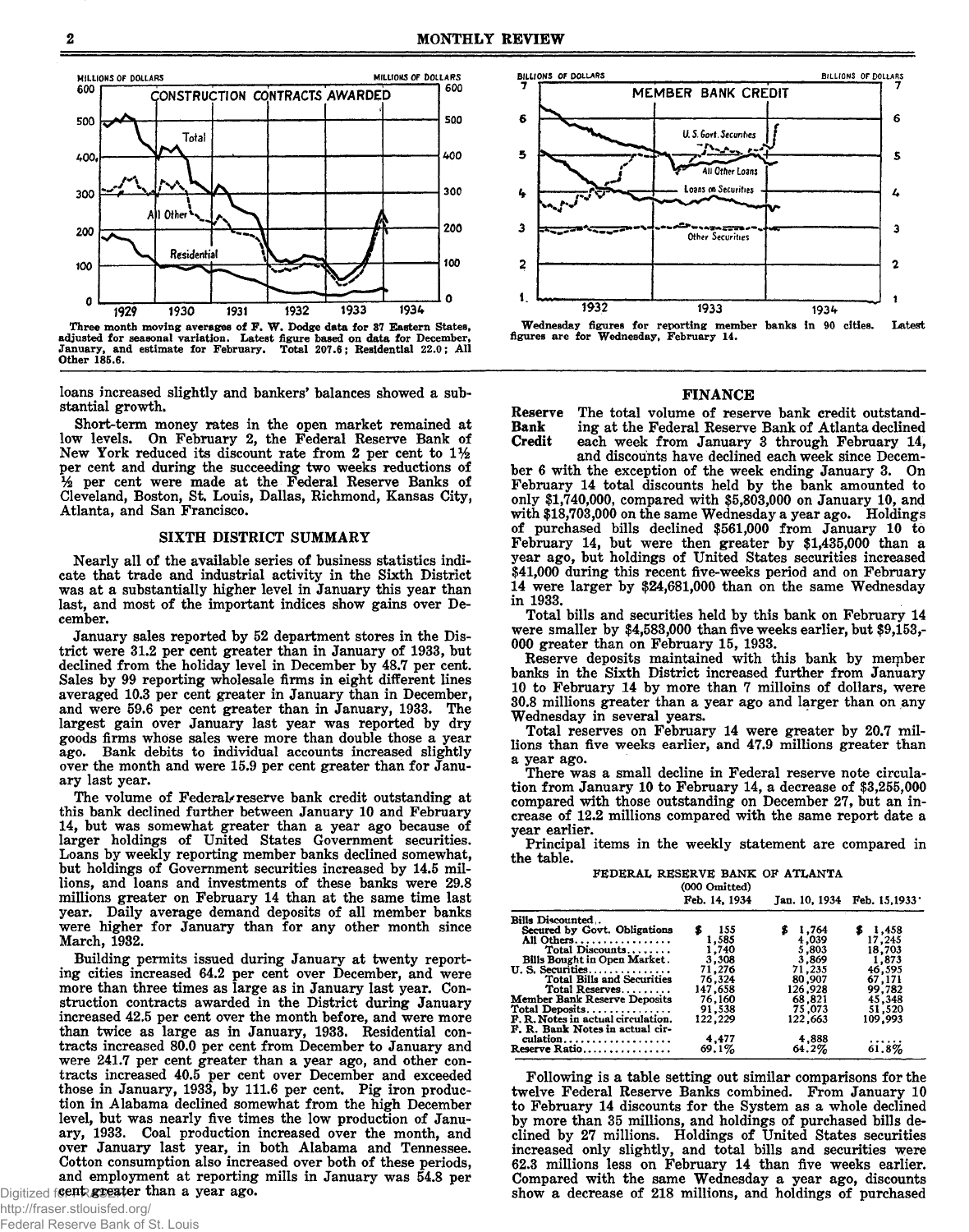paper a decrease of 55.3 millions, but these were offset by an in crease of 622.7 millions in United States security holdings, s o that total bills and securities were 456.5 millions greater t' nan a year ago.

| PEDEKAL RESERVE SYSTEM<br>(000 Omitted) |               |           |                                 |  |  |
|-----------------------------------------|---------------|-----------|---------------------------------|--|--|
|                                         | Feb. 14, 1934 |           | Jan. 10, 1934 Feb. 15, 1933     |  |  |
| Bills Discounted:                       |               |           |                                 |  |  |
| Secured by Govt. Obligations            | \$19.264      | \$34,424  | \$ 81,485                       |  |  |
| All Others                              | 49,141        | 69,268    | 204,888                         |  |  |
| Total Discounts                         | 68,405        | 103,692   | 286,373                         |  |  |
| Bills Bought in Open Market             | 86,086        | 113,211   | 30,784                          |  |  |
| U.S. Securities                         | 2,432,024     | 2,431,746 | 1.809.308                       |  |  |
| Other Securities                        | 1.293         | 1.462     | 4,797                           |  |  |
| Total Bills and Securities              | 2.587.808     | 2,650,111 | 2, 131, 262                     |  |  |
| Total Reserves                          | 3.846.786     | 3,816,901 | 3.460.990                       |  |  |
| <b>Member Bank Reserve Deposits</b>     | 2,850,888     | 3.776.857 | 2,236,095                       |  |  |
| Total Deposits                          | 3.026.569     | 3.007.144 | 2,375,763                       |  |  |
| F. R. Notes in actual circulation       | 2.952.541     | 2.998.760 | 2,891,145                       |  |  |
| F. R. Bank Notes in actual cir-         |               |           |                                 |  |  |
| culation                                | 199,358       | 205,191   |                                 |  |  |
| Reserve Ratio                           | 64.3          | 63.6      | $\cdots$ $\cdots$ $\ddot{65.7}$ |  |  |

Member Total loans and investments of seventeen weekly **Bank** reporting member banks located in Atlanta, Bir-Credit mingham, Jacksonville, Nashville, Chattanooga,

Mobile, and Savannah increased by about 10.5 millions of dollars between January 10 and February 14, and were then 29.8 millions greater than on the same Wednesday a year ago. Total loans, however, declined 2.7 millions since January 10, but were on February 14, 2.7 millions greater<br>than on February 15, 1933. Holdings of United States securities by these weekly reporting member banks increased by 14.5 millions from January 10 to February 14, were 25.2 millions greater than a year ago, and except for the two report dates immediately preceding February 14 were larger than on any other Wednesday in over two years.

Demand deposits held by these banks increased 8.1 millions from January 10 to February 14, were 16.5 millions greater than a year ago, and were larger than on any other Wednes-<br>day since January 6, 1932. Time deposits increased slightly during this recent five-weeks period, but were 2.3 millions less than a year ago.

Balances maintained with these banks by their correspondents in smaller centers increased and were the largest for any Wednesday in this series of statistics which goes back to the beginning of 1932, and balances held with their correspondents were also the largest during this two-year period except on September 6 last year.

Borrowings from the Federal Reserve Bank of Atlanta by these weekly reporting member banks were reduced to \$254,-000 on February 14, smaller than for any other report date in the series.

In the tables which follow are set out comparisons of the principal items in the weekly report, and monthly averages of these weekly figures over the past year, and a comparison of savings deposits reported by a selected list of banks scattered throughout the district.

| CONDITION OF MEMBER BANKS IN SELECTED CITIES |  |                    |  |  |
|----------------------------------------------|--|--------------------|--|--|
|                                              |  | $(00000 \ldots 1)$ |  |  |

|                                     | $1000$ canceled |             |                             |
|-------------------------------------|-----------------|-------------|-----------------------------|
|                                     | Feb. 14, 1934   |             | Jan. 10, 1934 Feb. 15, 1933 |
| Loans:                              |                 |             |                             |
| On Securities                       | 60,129          | 55.991<br>z | 59.545                      |
| All Others                          | 125.877         | 132,726     | 123.742                     |
| Total Loans                         | 186.006         | 188.717     | 183.287                     |
| U. S. Securities                    | 111,767         | 97.269      | 86,564                      |
| Other Securities                    | 45,579          | 46,870      | 43.682                      |
| Total Investments                   | 157.346         | 144.139     | 130.246                     |
| Total Loans and Invest-             |                 |             |                             |
| $ments \ldots \ldots \ldots \ldots$ | 343,352         | 332.856     | 313.533                     |
| Time Deposits                       | 129,679         | 129.141     | 131,932                     |
| Demand Deposits                     | 157,034         | 148.897     | 140.551                     |
| Due to Banks                        | 70.987          | 62,686      | 47,595                      |
| Due from Banks                      | 64,066          | 50,706      | 42,555                      |
| Borrowings from F. R. Bank          | 254             | 2.327       | 4,651                       |
|                                     |                 |             |                             |

MONTHLY AVERAGES OF WEEKLY FIGURES OF 17 REPORTING MEMBER BANKS IN SELECTED CITIES  $(000 \text{ Omitted})$ 

| Loans                                                                      | Invest-<br>ments   | <b>TOOD OTHERCAL</b><br>Total<br>Loans and<br>Investments Deposits | Demand             | Time<br>Deposits   | Borrowings<br>From<br>F. R. Bank |
|----------------------------------------------------------------------------|--------------------|--------------------------------------------------------------------|--------------------|--------------------|----------------------------------|
| 1932<br>December \$189,866 \$123,752 \$313,618 \$141,346 \$132,695<br>1933 |                    |                                                                    |                    |                    | \$3,933                          |
| 185,774<br>January<br>Digitized for www.SER 83,509                         | 123,148<br>128,587 | 308,922<br>312.096                                                 | 141.651<br>138,801 | 133,148<br>131,882 | 2,151<br>3,881                   |

http://fraser.stlouisfed.org/

|  | Federal Reserve Bank of St. Louis |  |  |  |
|--|-----------------------------------|--|--|--|
|--|-----------------------------------|--|--|--|

| March              | 182,334 | 122,205 | 304,539  | 129,907  | 124,220 | 10,773 |
|--------------------|---------|---------|----------|----------|---------|--------|
| April              | 180,377 | 125.487 | 305.864  | 134,092  | 126,477 | 9.638  |
| May                | 179.584 | 127.891 | 307, 475 | 137, 163 | 127.195 | 8,619  |
| June               | 175,981 | 134.244 | 310,225  | 141,993  | 126,876 | 1.154  |
| $July \dots \dots$ | 176.946 | 138.475 | 315,421  | 140,570  | 134,261 | 1,179  |
| August. .          | 175.684 | 145.777 | 321,461  | 141.842  | 134,239 | 1,229  |
| September          | 176.527 | 149.717 | 326,244  | 145.167  | 132.754 | 2,112  |
| $October \dots$    | 178.411 | 144.651 | 323,062  | 141,894  | 132.160 | 1,960  |
| November           | 188.612 | 151,275 | 339,887  | 144,602  | 131.426 | 2,572  |
| December           | 192.491 | 150,199 | 342,690  | 152,249  | 129,033 | 2.614  |
| 1934               |         |         |          |          |         |        |
| January            | 187,795 | 148,305 | 336,100  | 151,935  | 130,048 | 2,060  |

|                                                                                                |                              |                                                                           | SAVINGS DEPOSITS<br>(000 Omitted)                                        |                                                                       |                                                                   |                                                                 |
|------------------------------------------------------------------------------------------------|------------------------------|---------------------------------------------------------------------------|--------------------------------------------------------------------------|-----------------------------------------------------------------------|-------------------------------------------------------------------|-----------------------------------------------------------------|
|                                                                                                | Number<br>of<br><b>Banks</b> | January<br>1934                                                           | December<br>1933                                                         | Januarv<br>1933                                                       | Percentage change<br>Jan. 1934 compared<br>with<br>Dec. 1933      | Jan. 1933                                                       |
| Atlanta<br>Birmingham<br>$Jacksonville$ .<br>$Nashville \ldots$<br>New Orleans<br>Other Cities | 4<br>-35                     | 29,065<br>S.<br>16,633<br>12,056<br>20,628<br>21,973<br>58.457<br>158.812 | 28,092<br>Б<br>16.639<br>12.992<br>20,999<br>23,655<br>57.567<br>159,944 | \$30,897<br>16,633<br>12.971<br>23,022<br>27.416<br>56.325<br>167.264 | $+3.5$<br>- 0.0<br>$-7.2$<br>$-1.8$<br>$-7.1$<br>$+1.5$<br>$-0.7$ | $-5.9$<br>.<br>$-7.1$<br>$-10.4$<br>$-19.9$<br>$+3.8$<br>$-5.1$ |

The volume of debits to individual accounts at Debits to Individual banks in twenty-six clearing house centers of the Accounts Sixth District, reflecting the volume of business

transactions settled by check, increased further<br>by 0.3 per cent from December to January. This compares<br>with an average decrease of 1.8 per cent at the same time of the past six years. January debits were 15.9 per cent greater than in that month of last year. Monthly totals compared in the table are derived from weekly reports by pro-rating figures for those weeks which do not fall entirely within a single calendar month.

|                                               | (000 Omitted) |           |           |
|-----------------------------------------------|---------------|-----------|-----------|
|                                               | Jan. 1934     | Dec. 1933 | Jan. 1933 |
| Alabama-4 Cities                              | \$122,056     | \$113,181 | \$99.934  |
| $Birmingham \ldots \ldots \ldots \ldots$      | 77.869        | 69,932    | 63,639    |
| Dothan                                        | 1,895         | 2,083     | 1,297     |
|                                               | 25,471        | 25,246    | 21,702    |
| Montgomery                                    | 16,821        | 15.920    | 13.296    |
| Florida-4 Cities                              | 102.258       | 101,213   | 80,097    |
| Jacksonville.                                 | 52,684        | 56,524    | 42,474    |
| Miami                                         | 22.448        | 18,345    | 15,639    |
| Pensacola                                     | 5,577         | 5.773     | 4,018     |
| Tampa                                         | 21,549        | 20,571    | 17,966    |
| Georgia-10 Cities                             | 196.930       | 204.385   | 160.370   |
| Albany                                        | 2,478         | 2,903     | 2,365     |
| Atlanta                                       | 130,422       | 130,595   | 106,150   |
| Augusta                                       | 15,003        | 17,423    | 11,924    |
| Brunswick                                     | 1,717         | 1,838     | 1,525     |
|                                               | 8.593         | 9.031     | 6.989     |
| Elberton.                                     | 520           | 673       | 523       |
|                                               | 10,244        | 11,640    | 7,194     |
| Newnan                                        | 1,451         | 1,504     | 1,030     |
| $Savannah \ldots \ldots \ldots \ldots$        | 23.805        | 25,772    | 20.528    |
| Valdosta <i>.</i> .                           | 2.697         | 3.006     | 2.142     |
| Louisiana—New Orleans                         | 196,862       | 201,402   | 183,152   |
| Mississippi-4 Cities                          | 34,103        | 32,159    | 27,018    |
| Hattiesburg                                   | 3,448         | 3,290     | 2,831     |
|                                               | 18,970        | 17,065    | 14,308    |
| Meridian                                      | 6,687         | 6,161     | 5,859     |
| Vicksburg                                     | 4,998         | 5,643     | 4,020     |
| Tennessee-3 Cities                            | 103,076       | 100,872   | 101,239   |
| $Chattanooga, \ldots, \ldots, \ldots, \ldots$ | 27,847        | 28,422    | 30,377    |
| Knoxville                                     | 18,210        | 17,328    | 16,570    |
| Nashville                                     | 57,019        | 55.128    | 54,292    |
| Total $26$ Cities                             | \$755,285     | \$753,218 | \$651.810 |

## **AGRICULTURE**

The estimates of citrus fruit production in Florida from the bloom of 1933 are somewhat below those of the previous crop season, but the orange crop is larger than that from the 1931 bloom, but production of grapefruit and limes is expected to be smaller than for that season. The February estimate indicates an orange crop of 15,100,000 boxes, compared with 16,200,000 last season, and a crop of 9,800,000 boxes of grape-<br>fruit compared with 11,800,000 boxes during the previous season. Dry weather during much of the winter season has resulted in more small fruit, both oranges and grapefruit, than previously expected, but sizes will be better than last year. About half of the crop had been harvested by February first.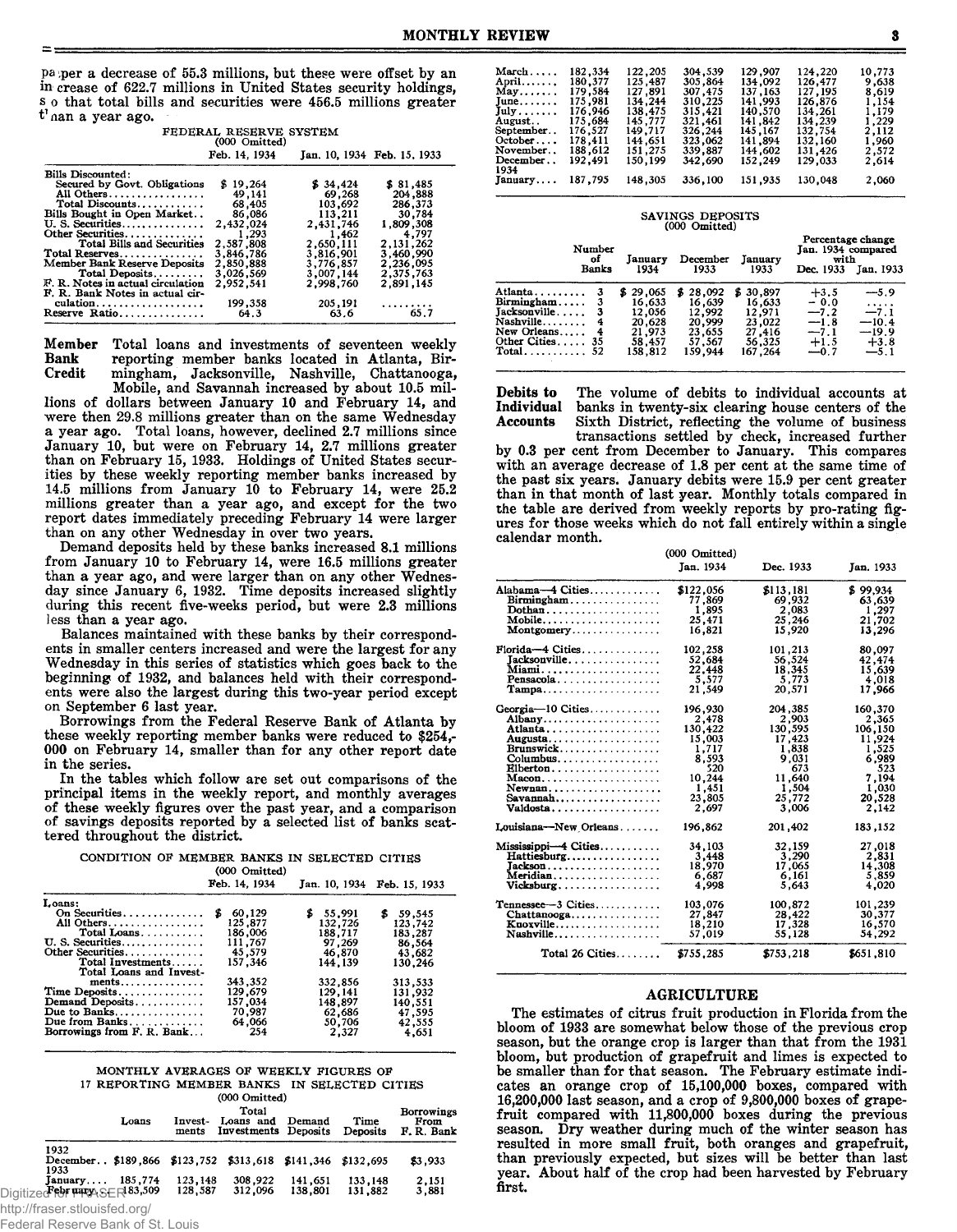The acreage in strawberries increased this year over last in Louisiana, was the same in Georgia, but declined in Alabama, Florida, Mississippi and Tennessee. Early production in Florida is estimated at 585,000 crates, against 784,000 crates produced in 1933.

According to reported "intentions to plant", Florida Irish potato growers intended to increase their acreage from 17,000 acres last year to 24,000 acres in 1934. There were also increases in intended plantings in other states of the District as follows: Alabama from 8,000 acres in 1933 to 10,600 acres in 1934; Georgia from 800 in 1933 to 1,400 in 1934; Louisiana from  $20,000$  in 1933 to  $21,000$  in 1934; Mississippi from 1,100 in 1933 to 1,400 in 1934; and Tennessee from 2,100 in 1933 to 2,500 this year.

Live Stock The annual estimate by the United States De-On Farms of Agriculture indicates more cattle, but fewer

horses, mules, sheep and hogs on the farms in this District on January 1, 1934, than a year earlier, but the total value of farm animals increased 23.1 per cent over the year. Hogs declined 6.2 per cent in value, compared with January a year ago, but other farm animals increased, as follows: Cows and heifers 4.4 per cent; All cattle 5 per cent; Sheep and lambs 17.1 per cent; Horses and colts 31.9 per cent; and Mules and mule colts 40.4 per cent. Comparisons by states are set out below.

### LIVESTOCK ON FARMS JANUARY 1

1933

| (you cannot |
|-------------|
| 1934        |

|                                                | Number | Value     | Number | Value     |
|------------------------------------------------|--------|-----------|--------|-----------|
| Alabama: Total                                 | .      | \$48,348  | .      | \$38,204  |
| Horses and $Colts. \ldots \ldots$              | 53     | 3,851     | 55     | 2,495     |
| Mules and Mule Colts                           | 325    | 29,490    | 322    | 20,877    |
| All Cattle                                     | 901    | 11,043    | 875    | 10,309    |
| *Cows and Heifers                              | 430    | 7,740     | 413    | 7.434     |
| Sheep and Lambs                                | -47    | 106       | 52     | 103       |
| Swine.                                         | 948    | 3.858     | 1,053  | 4,420     |
| $Total$<br>Florida:                            | .      | 14,341    | .      | 12,389    |
| Horses and Colts                               | 18     | 1,242     | 18     | 1,080     |
| Mules and Mule Colts                           | 42     | 4,158     | 42     | 3,108     |
| All Cattle                                     | 494    | 7,321     | 480    | 6,732     |
| *Cows and Heifers                              | -98    | 2,940     | 93     | 2,697     |
| Sheep and Lambs                                | 43     | 104       | 44     | 100       |
| $Swine \ldots \ldots \ldots$                   | 477    | 1,516     | 513    | 1,369     |
| Georgia: Total                                 | .      | 56,406    | .      | 39,307    |
| Horses and Colts                               | 32     | 2,592     | 33     | 1,650     |
| Mules and Mule Colts.                          | 333    | 37,255    | 326    | 22,469    |
| All Cattle.                                    | 894    | 11,600    | 852    | 10,486    |
| *Cows and Heifers                              | 375    | 7.500     | 356    | 6,764     |
| Sheep and Lambs                                | -36    | 86        | 36     | 78        |
| $\textbf{Swine} \dots \dots \dots \dots \dots$ | 1.362  | 4,873     | 1,376  | 4.624     |
| Louisiana:<br>$Total \ldots$                   | .      | 30,315    | .      | 26,628    |
| Horses and Colts.                              | 99     | 3.930     | 103    | 3.311     |
| Mules and Mule Colts                           | 176    | 12,240    | 180    | 10,012    |
| All Cattle                                     | 839    | 11,380    | 784    | 10,280    |
| *Cows and Heifers.                             | 286    | 6,578     | 270    | 5,670     |
| Sheep and Lambs                                | 137    | 304       | 143    | 283       |
| <b>Swine</b>                                   | 632    | 2,461     | 672    | 2,742     |
| Mississippi: Total                             | .      | 46,157    | .      | 37,959    |
| Horses and Colts                               | -85    | 4,450     | 86     | 3.368     |
| Mules and Mule Colts                           | 344    | 26,747    | 347    | 20,065    |
| All Cattle.                                    | 1,094  | 11,294    | 1,052  | 10,775    |
| *Cows and Heifers                              | 552    | 8,280     | 526    | 7.890     |
| Sheep and Lambs                                | - 95   | 219       | 100    | 176       |
| Swine                                          | 990    | 3,447     | 1,010  | 3,575     |
| Tennessee: Total                               | .      | 56,568    | .      | 50,309    |
| Horses and Colts                               | 143    | 9,067     | 146    | 7,144     |
| Mules and Mule Colts                           | 309    | 25,781    | 315    | 20,127    |
| All Cattle.                                    | 1,116  | 15,917    | 1,094  | 16.736    |
| *Cows and Heifers                              | 543    | 10.317    | 527    | 11.067    |
| Sheep and Lambs                                | 389    | 1,572     | 405    | 1,302     |
| Swine.                                         | 1,137  | 4,231     | 1.236  | 5,000     |
| Total: Six States                              |        | \$252,135 | .      | \$204,796 |
| Horses and Colts. $\dots\dots$                 | 430    | 25,132    | 441    | 19,048    |
| Mules and Mule Colts.                          | 1,529  | 135,671   | 1,532  | 96.658    |
| All Cattle                                     | 5,338  | 68,555    | 5,137  | 65,318    |
| $_{\star}$ Cows and Heifers                    | 2,284  | 43,355    | 2,185  | 41,522    |
| Sheep and Lambs                                | 747    | 2,391     | 780    | 2,042     |
| Swine<br>*Included in "All Cattle".            | 5,546  | 20,386    | 5.860  | 21,730    |
|                                                |        |           |        |           |

Cotton The average price of cotton at ten designated spot markets continued in recent weeks the improvement Prices which began during the summer of last year, and at the middle of February was a little more than double the average of the same time last year. Weekly quotations are compared in the table following.

| 1934                                                          | Cents<br>per pound      | 1933                                                                                            | Cents<br>per pound   |
|---------------------------------------------------------------|-------------------------|-------------------------------------------------------------------------------------------------|----------------------|
| January $4$<br>January 11<br>Digitized for <b>Annamic SER</b> | 10.44<br>10.80<br>11.08 | January $5 \ldots \ldots \ldots \ldots$<br>January $12$<br>January $19, \ldots, \ldots, \ldots$ | 6.03<br>6.06<br>5.97 |

http://fraser.stlouisfed.org/ Federal Reserve Bank of St. Louis

 $\begin{array}{c} 11.05 \\ 11.38 \\ 12.14 \end{array}$  $January 25.........$  $6,03$ Tanuary 25............ February 1..............<br>February 8............. February 2<br>February 9 5.69<br>5.93 February . . *.* . . . . . . . . . .  $5.86$ February 15. . . . . . . . . . . .  $12.14$ February 16. . . . . . . . . . . . .

| SUGAR MOVEMENT-(Pounds)<br>Raw Sugar                                       |                            |                          |                            |  |  |  |
|----------------------------------------------------------------------------|----------------------------|--------------------------|----------------------------|--|--|--|
|                                                                            | Jan. 1934                  | Dec. 1933                | Jan. 1933                  |  |  |  |
| Receipts:                                                                  |                            |                          |                            |  |  |  |
| New Orleans<br>$Savannah \ldots \ldots \ldots \ldots$                      | 62, 219, 213<br>55.442.984 | 75.053.925<br>11,850,907 | 37.895.089<br>17,628,777   |  |  |  |
| Meltings:<br>New Orleans<br>Savannah                                       | 42,931,061<br>32,766,773   | 56,337,096<br>32.738.566 | 43,390,323<br>28,766,548   |  |  |  |
| Stocks:<br>New Orleans<br>Savannah                                         | 90.805.060<br>58, 292, 268 | 71,621,197<br>35,616,057 | 46, 127, 982<br>30.740.855 |  |  |  |
|                                                                            | Refined Sugar              |                          |                            |  |  |  |
| Shipments:<br>New Orleans<br>$Savannah \ldots \ldots \ldots \ldots \ldots$ | 63, 119, 872<br>26,311,158 | 50,585,318<br>27,071,363 | 59.914.395<br>23,714,331   |  |  |  |
| Stocks:<br>New Orleans<br>Savannah                                         | 35,730,075<br>15.120.335   | 47,017,620<br>15.039.078 | 40,682,015<br>20,464,725   |  |  |  |

Fertilizer January sales of fertilizer tax tags in the six states located wholly or partly in the Sixth Dis-Tag Sales

trict increased less than one per cent over those<br>in December, but averaged 37.8 per cent greater than in January, 1933. For the six months of the season, August through January, these tag sales have been 31.1 per cent greater than in that part of the previous season. Figures compared in the table are from those compiled by the National Fertilizer Association.

|                                                                       | (Short Tons)                                          |                                                      |                                                      |                                                           |                                                          |  |  |
|-----------------------------------------------------------------------|-------------------------------------------------------|------------------------------------------------------|------------------------------------------------------|-----------------------------------------------------------|----------------------------------------------------------|--|--|
|                                                                       | January<br>1934                                       | December<br>1933                                     | January<br>1933                                      | August 1 to January 31<br>1933-34                         | 1932-33                                                  |  |  |
| Alabama<br>Florida<br>Georgia<br>Lousiana<br>Mississippi<br>Tennessee | 20,450<br>42.938<br>35.927<br>9.811<br>8,175<br>1,365 | 12.850<br>59,941<br>20.870<br>6.600<br>17,650<br>100 | 12,050<br>49,977<br>8.427<br>6,050<br>7.025<br>2.610 | 36,750<br>215,957<br>64.793<br>34,281<br>27,420<br>14.741 | 15.700<br>230,164<br>10.615<br>23,301<br>7.935<br>12,723 |  |  |
| Total                                                                 | 118.666                                               | 118.011                                              | 86.139                                               | 393,942                                                   | 300,438                                                  |  |  |

Retail Department store sales in the Sixth District during Trade January, 1934, exceeded those of January, 1933, by

31.2 per cent, stocks were 19.2 per cent larger, and the collection ratio higher, and there was a decline in sales of less than the usual seasonal amount compared with December, and stocks also decreased slightly.

January sales reported by 52 department stores located<br>throughout the Sixth District averaged 48.7 per cent less than in December, which included the holiday period, but were 31.2 per cent greater than in January, 1932. January had 26 business days, compared with 25 in both December and January a year ago, and on a daily average basis January sales were 50.7 per cent less than in December but 26.2 per cent greater than in January, 1933. The usual decline from December to January in daily average sales is about 54 per cent. In January cash sales accounted for 49.8 per cent of the total, compared with 48.1 per cent in December, and with 44.9 per cent in January a year ago.

Stocks of merchandise on hand at the close of January averaged 1.8 per cent less than a month earlier, but were 19.2 per cent greater than a year ago, and stock turnover was greater.

The ratio of collections during January to accounts outstanding and due at the beginning of the month was 30.6 per cent, compared with 32.1 per cent for December, and with 27.9 per cent for January, 1933. For regular accounts the ratio for January was 32.1 per cent, for December 34.3 per cent, and for January last year 29.7 per cent, and for installment accounts the ratio for January was 15.7 per cent, for December 15.9 per cent, and for January a year ago 14.7 per cent. January collection ratios for reporting cities were: Atlanta 25.4; Birmingham 31.7; Chattanooga 29.5; Nashville 29.3; New Orleans 37.8; and Other Cities 31.9.

All of these statistics are based upon reports in actual dollar amounts and the percentage comparisons in the table and the index numbers on page 8 make no allowance for changes in the level of prices.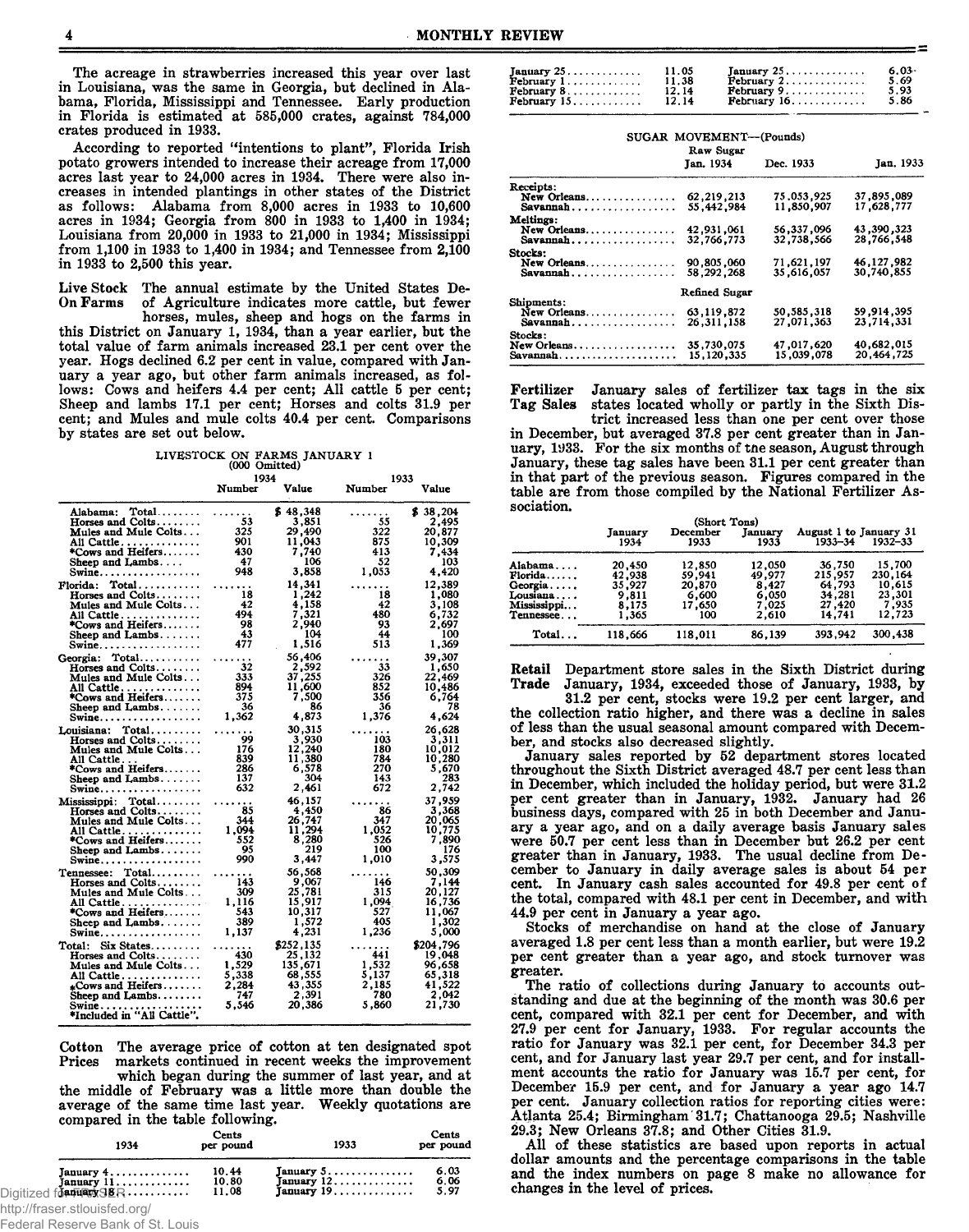|                                                                                                                                                     |                                                               |                                                                          |                                                              | ALLIAAAAN AALAAN M AA' AAAN WAAR-AR MIDWADDUU MIDROSOLU JEFAIUILEE AFUA |                             |                            |
|-----------------------------------------------------------------------------------------------------------------------------------------------------|---------------------------------------------------------------|--------------------------------------------------------------------------|--------------------------------------------------------------|-------------------------------------------------------------------------|-----------------------------|----------------------------|
|                                                                                                                                                     |                                                               |                                                                          | Based on confidential reports from 52 department stores      |                                                                         |                             |                            |
|                                                                                                                                                     | COMPARISON OF NET SALES                                       |                                                                          |                                                              | <b>COMPARISON OF STOCKS</b>                                             |                             | RATE OF STOCK TURNOVER     |
|                                                                                                                                                     | Jan. 1934<br>with<br>Jan. 1933                                | Jan. 1934<br>with<br>Dec. 1933                                           | Jan. 31, 1934<br>with<br>Jan. 31, 1933                       | Jan. 31, 1934<br>with<br>Dec. 31, 1933                                  | January<br>1934             | January<br>1933            |
| Atlanta $(6)$ ,<br>$Birmineham (6) \dots \dots \dots \dots \dots$<br>Chattanooga $(4)$<br>Nashville $(4)$<br>Other Cities $(27)$<br>DISTRICT $(52)$ | $+28.0$<br>128.∶<br>+45.7<br>8.6<br>+23.4<br>+45.2<br>$+31.2$ | —54.1<br>—52.2<br>$\frac{-44.9}{-57.7}$<br>$-49.6$<br>$-39.4$<br>---48.7 | $+12.3$<br>$+19.5$<br>$+16.2$<br>∔20.6<br>$+27.1$<br>$+19.2$ | $-1.3$<br>$+0.$<br>$+0.$<br>$-5.5$<br>— ხ.:<br>$+2.9$<br>$-1.8$         | . 32<br>. 22<br>. 30<br>.25 | ە∡.<br>1۶,<br>. 19<br>. 20 |
|                                                                                                                                                     |                                                               |                                                                          |                                                              |                                                                         |                             |                            |

NOTE: The rate of stock turnover is the ratio of sales during given period to average stocks on hand.

Wholesale January sales by 99 wholesale firms in the Sixth District increased 10.3 per cent over the month, Trade and were 59.6 per cent greater than in January,

1933. At the same time last year there was a decline of 3.6 per cent from December to January. The index number for January is the highest for any month since October, 1931. Increases over the month were reported by firms dealing in groceries, dry goods, hardware, drugs, stationery and shoes, but decreases occurred in sales of furniture and electrical supplies. All lines showed increases over January a year ago both in sales and in collections. Detailed comparisons of reported figures are set out in the table, and index numbers appear on page 8.

WHOLESALE TRADE IN JANUARY 1934 Sixth Federal Reserve District\*

|                                               | Number of          | January 1934 compared with     | <b>Percentage Change</b> |
|-----------------------------------------------|--------------------|--------------------------------|--------------------------|
| Line, Item and Area                           | Firms              | Dec. 1933                      | Jan. 1933                |
| All Lines Combined:                           |                    |                                |                          |
| $Sales \ldots \ldots \ldots \ldots \ldots$    | 99                 | $+10.3$                        | $+59.6$                  |
| Stocks on hand<br>Accounts Receivable         | 26<br>47           | $+0.1$                         | $+7.7$<br>$-3.1$         |
| Collections                                   | 51                 | $\frac{1}{2}$ 3.8              | $+43.3$                  |
| Groceries:                                    |                    |                                |                          |
| Sales                                         | 23                 |                                | $+51.1$                  |
| Jacksonville                                  | 4                  | 14.5                           | $+35.5$                  |
| New Orleans                                   | 5                  | $-5.2$                         | $+59.0$                  |
| Vicksburg                                     | 3                  | $+46.1$                        | $+95.9$                  |
| Other Cities<br>Stocks on hand                | 11<br>$\mathbf{3}$ | $+11.0$<br>$-2.8$              | $+42.0$<br>$+36.0$       |
| Accounts receivable                           | 11                 | $-0.6$                         | $-1.7$                   |
| Collections                                   | 12                 | $-1.2$                         | $+42.7$                  |
| Dry Goods:                                    |                    |                                |                          |
| $Sales \ldots \ldots \ldots \ldots \ldots$    | 15                 | $+54.2$                        | $+105.5$                 |
| Nashville                                     | 3                  | $+62.5$                        | $+96.2$                  |
| Other Cities                                  |                    | $+52.3$                        | $+107.9$                 |
| Stocks on hand<br>Accounts receivable         |                    | $+ 5.1$<br>$+2.1$              | $+21.5$                  |
| Collections                                   | $\frac{12}{6}$     | $-17.3$                        | $+10.6$<br>$+60.4$       |
| Hardware:                                     |                    |                                |                          |
| Sales                                         | 26                 | $+8.2$                         | $+60.3$                  |
| Nashville                                     | 3                  | $\frac{1}{4}$ $\frac{1}{3}$ .1 | $+32.0$                  |
| $New$ Orleans.                                | $\bar{\mathbf{5}}$ |                                | $+52,5$                  |
| Other Cities                                  | 18                 | $+11.8$                        | $+69.3$                  |
| Stocks on $hand$<br>Accounts receivable       | -8<br>14           | $+0.4$<br>$-10.5$              | $+1.1$<br>-11.8          |
| Collections                                   | 14                 | $-3.5$                         | $+57.3$                  |
| Furniture:                                    |                    |                                |                          |
| $Sales \ldots \ldots \ldots \ldots$           | 9                  | $-9.9$                         | $+68.0$                  |
| Atlanta                                       | 4                  | $-16.9$                        | $+79.9$                  |
| Other Cities.                                 | 5<br>$\bar{6}$     | $-6.8$<br>$+0.3$               | $+63.9$                  |
| Stocks on hand<br>Accounts receivable         | 7                  | $-4.2$                         | $+8.6$                   |
| Collections                                   | 6                  | $-17.8$                        | $+22.7$                  |
| <b>Electrical Supplies:</b>                   |                    |                                |                          |
| $Sales \ldots \ldots \ldots \ldots \ldots$    | 13                 | $-11.0$                        | $+53.9$                  |
| $New$ Orleans                                 | $\frac{4}{9}$      | $-16.9$                        | $+32.8$                  |
| Other Cities                                  |                    | $-8.3$                         | +64.9                    |
| Stocks on hand<br>Accounts receivable         | 4                  | $-5.7$                         | — 8.6<br>$+2.7$          |
| $Collections \ldots \ldots \ldots$            | 5                  | $= 1.6$<br>= 0.2               | $+37.0$                  |
| Drugs:                                        |                    |                                |                          |
| Sales                                         | 8                  |                                | $+31.1$                  |
| Accounts receivable                           | 4                  | $\frac{1}{4}$ 3.0              | $-6.2$                   |
| Collections                                   | Ŝ                  | $-5.8$                         | $+14.3$                  |
| Stationery:                                   | 3                  | $+3.6$                         | $+30.0$                  |
| $Sales \ldots \ldots \ldots \ldots$           |                    |                                |                          |
| *Based on confidential reports from 99 firms. |                    |                                |                          |

Life January sales of new, paid-for, ordinary life insurance in the six states located wholly or partly **Insurance** 

in the Sixth Federal Reserve District declined 24.0 per cent compared with the month before, but were 17.1 per cent greater than in January, 1933. At the same time a year ago there was a decline of 17.9 per cent from December to January, two years ago the decrease was 24.1 per Digitized 980th, and the years ago it was 30.1 per pared in the table are from those compiled by the Life Insurance Sales Research Bureau.

|                                                    | (000 omitted) |          |         |          |               |
|----------------------------------------------------|---------------|----------|---------|----------|---------------|
|                                                    | Tanuarv       | December | Percent | Januarv  | Percent       |
|                                                    | 1934          | 1933     | Change  | 1933     | <b>Change</b> |
| Alabama                                            | \$3.222       | \$4,091  | $-21.2$ | \$2,915  | $+10.5$       |
| $Florida$                                          | 3,502         | 4.185    | $-16.3$ | 3.342    | 4,8           |
| Georgia                                            | 5.760         | 7,579    | $-24.0$ | 4.790    | ∔20.3         |
| Louisiana                                          | 3.876         | 5.976    | $-35.0$ | 3.350    | 15.7          |
| Mississippi                                        | 2.015         | 2.817    | $-28.5$ | 1,566    | +28.7         |
| Tennessee                                          | 5.844         | 7.246    | $-19.3$ | 4.722    | $+23.8$       |
| $Total$<br>Note:<br>1933 figures slightly revised. | \$24.219      | \$31.883 | $-24.0$ | \$20,685 | $+17.1$       |

Commercial Statistics compiled by Dun & Bradstreet, Inc., indicate that during January there were 51 busi-<br>ness failures in the Sixth District, the same **Failures** 

number as in December, and compared with 176 in January, 1933, and liabilities for January amounted to \$759,559, compared with \$458,665 for December, and with \$5,372,172 for January a year ago.

In the United States business failures numbered 1,364 in January; 1,132 in December, and 2,919 in January last year, and liabilities involved in January failures this year were \$32,905,428, compared with \$27,200,432 for December, and with \$79,100,602 for January, 1933.

#### **INDUSTRY**

Building The value of permits issued during January at twenty reporting cities in the Sixth District for the Permits

construction of buildings within their corporate limits increased 64.2 per cent over the December total, was more than three times as large as in January, 1933, and was the largest total reported for January of any year since 1930, and larger than for any month since October, 1932. The January figures show eleven increases over those for December, and increases at fifteen cities over January, 1933.

Comparison of figures for reporting cities above are shown in the table.

|                               | BUILDING PERMITS |         |    |             |             |            |  |
|-------------------------------|------------------|---------|----|-------------|-------------|------------|--|
|                               | Number           |         |    |             | Value       |            |  |
|                               |                  | January |    | January     |             | Change in  |  |
|                               | 1934             | 1933    |    | 1934        | 1933        | Value      |  |
| Alabama                       |                  |         |    |             |             |            |  |
| Anniston                      | 2                | 8       | \$ | 200         | 26.225<br>S | $-99.2$    |  |
| $Birmingham$                  | 120              | 129     |    | 31,445      | 86,399      | $-63,6$    |  |
| $Mobile \ldots \ldots \ldots$ | 21               | 31      |    | 7,252       | 14,216      | $-49.0$    |  |
| Montgomery                    | 61               | 43      |    | 13,790      | 11,670      | $+18.2$    |  |
| Florida:                      |                  |         |    |             |             |            |  |
| Jacksonville                  | 389              | 260     |    | 282,519     | 63,340      | $+346.0$   |  |
| Miami.                        | 240              | 197     |    | 145,394     | 54,596      | $+166.3$   |  |
| Miami Beach                   | 77               | 24      |    | 500,450     | 60,085      | +732.9     |  |
| $Orlando$                     | 55               | 36      |    | 15,436      | 13,105      | $+17.8$    |  |
| $Tampa$                       | 133              | 134     |    | 23,633      | 22,834      | $+3.5$     |  |
| Georgia:                      |                  |         |    |             |             |            |  |
| Atlanta                       | 151              | 174     |    | 599,747     | 47,785      | $+1,155.1$ |  |
| Augusta                       | 37               | 31      |    | 107,675     | 5,863       | $+1,736.5$ |  |
| Columbus                      | 41               | 33      |    | 40,275      | 10,390      | $+287.6$   |  |
| $Macon, \ldots, \ldots$       | 13               | 125     |    | 289,037     | 12,291      | $+2,251.6$ |  |
| Savannah                      | 42               | 9       |    | 81,268      | 3,030       | $+2,582.1$ |  |
| Louisiana:                    |                  |         |    |             |             |            |  |
| New Orleans                   | 31               | 68      |    | 31,073      | 71,928      | $-56.8$    |  |
| Alexandria                    | 38               | 48      |    | 5,943       | 53,880      | $-89.0$    |  |
| Tennessee:                    |                  |         |    |             |             |            |  |
| Chattanooga                   | 119              | 134     |    | 92,073      | 39.192      | $+134.9$   |  |
| Johnson City.                 | 1                | 0       |    | 5,529       | 0           | ┿          |  |
| Knoxville                     | 26               | 20      |    | 27,654      | 13,050      | +111.9     |  |
| Nashville                     | 84               | 45      |    | 319,125     | 186,035     | $+71.5$    |  |
|                               |                  |         |    |             |             |            |  |
| Total 20 Cities.              | 1.681            | 1.549   |    | \$2,619,518 | \$795.914   | $+229.1$   |  |

Contract The total value of contracts awarded during January in the Sixth District, indicated in statistics<br>compiled by the F. W. Dodge Corporation and sub-Awards

divided into district totals by the Federal Reserve Board's Division of Research and Statistics, increased by 42.5 per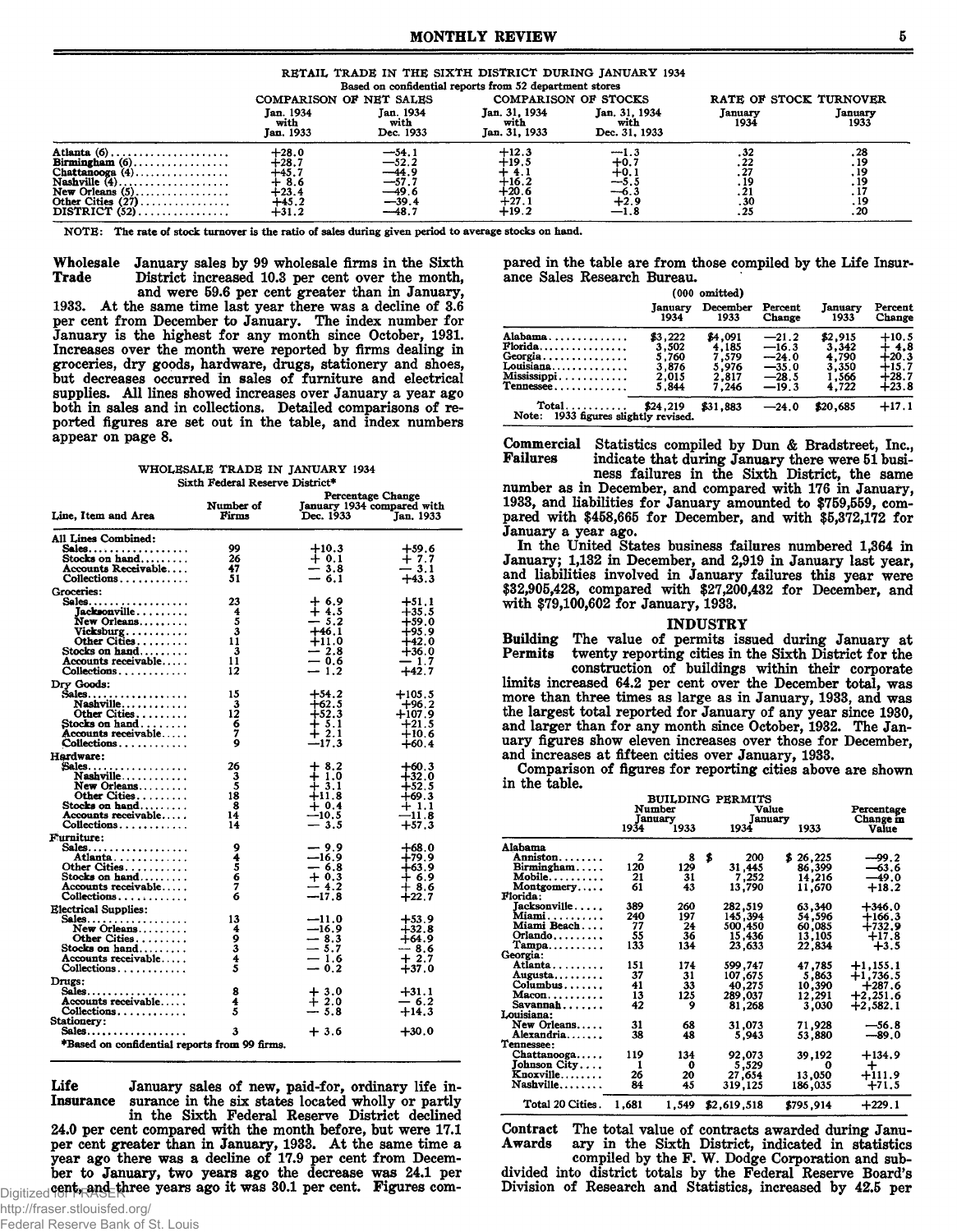cent over the total for December, and was greater by 117.0 per cent than the total for January a year ago. It was the largest total for January of any year since 1927, and except for the large total reported for November, was the largest total reported for any month since May, 1930. Residential contracts gained 80 per cent in January over December, and were nearly three and one-half times the total for January a year ago, and other contracts increased 40.5 per cent over the month and were more than double those a year earlier. State totals show gains over the month in Alabama, Florida, Georgia and Mississippi, and over the corresponding month of 1933 except for Louisiana, where there was an unusually large total reported for January, 1933.

Comparisons for the month for the District, for the individual states of the District, and for the 37 states east of he Rocky Mountains, are shown in the table.

|                                                                                                                          |                                                                                | January December<br>1934 1933                                                                              | Percent                | January<br>Change 1933                                                                     | Percent<br>Change                                          |
|--------------------------------------------------------------------------------------------------------------------------|--------------------------------------------------------------------------------|------------------------------------------------------------------------------------------------------------|------------------------|--------------------------------------------------------------------------------------------|------------------------------------------------------------|
| Sixth Dist.—Total\$<br>$Residential$<br>All Others                                                                       | 31,090,793<br>2.032.025<br>29,058,768                                          | $21,818,561 + 42.5$<br>Ъ<br>$1,128,838 + 80.0$<br>$20.689.723 + 40.5$                                      | Я                      | $14.325.272 + 117.0$<br>594,749 +241.7<br>$13,730,523 +111.6$                              |                                                            |
| State Totals:<br>$\mathbf{Florida} \dots \dots \dots$<br>$Georgia$<br>Louisiana $\dots$<br>Mississippi<br>$E.$ Tennessee | 7,791,100 \$<br>12,338,100<br>6,016,400<br>1,928,800<br>1,857,700<br>2,641,400 | $4,121,300 + 199.4$<br>$1,919,200 +213.5$<br>$4,110,300 - 53.1$<br>$1.813.600 + 2.4$<br>$8.674.500 - 69.5$ | $3,183,600 + 144.7$ \$ | $698,300 + 1015,7$<br>$1.146.200 +976.4$<br>$14.895.100 - 87.1$                            | $579,100 +938.9$<br>$641,800 + 189.5$<br>$490,300 + 438.7$ |
| United States-Total\$187,463,700<br>Residential<br>Non-Residential<br>Public Works and<br>Utilities. $\ldots$ .          | 15,110,400<br>58.616.100<br>113,737,200                                        | $$207,209,500 - 9.5$ \$<br>$23,899,600 - 36,8$<br>$50,040,000 + 17.1$<br>$133.269.900 - 14.7$              |                        | $83.356.000 + 124.9$<br>$11.950.900 + 26.4$<br>$28,731,600 + 104.0$<br>$42,673,500 +166.5$ |                                                            |

Weekly statements issued by the Southern Pine Association and press reports indicate improvement Lumber over late November and December, although orders continue somewhat below production. For the six weeks ending February 10 orders were 1.1 per cent smaller than production, and during that period they were 5.9 per cent less than those booked by the same mills during corresponding weeks last year. Production since the turn of the year has been greater than during the latter part of December. Unfilled orders for this six weeks period have averaged 6.6 per cent greater than a year ago, somewhat larger than in December. Railroads and other users of special cuttings are reported to be the main support of the market, and retail trade is reported very light. Figures for recent weeks are shown in the table.

| Week                    | Number   |        | (In Thousands of Feet)<br>Orders |        | Production |        | <b>Unfilled Orders</b> |
|-------------------------|----------|--------|----------------------------------|--------|------------|--------|------------------------|
| Ended                   | of Mills | 1934   | 1933                             | 1934   | 1933       | 1934   | 1933                   |
| $Jan. 6. \ldots \ldots$ | 99       | 12,217 | 15,135                           | 17.410 | 16,819     | 47,586 | 45.625                 |
| Jan. 13                 | 97       | 18,588 | 21.519                           | 18,218 | 19,306     | 49,403 | 50.873                 |
| Jan. $20 \ldots$        | 96       | 22,781 | 21.237                           | 18,452 | 19,508     | 56.357 | 52.233                 |
| Jan. $27$               | 96       | 18.308 | 24,863                           | 20,987 | 20,332     | 59,603 | 57,172                 |
| Feb. 3.                 | 97       | 21.472 | 19,632                           | 16,790 | 18,263     | 60,112 | 55,347                 |
| $Feb. 10. \ldots$       | 101      | 19.102 | 17.161                           | 21,871 | 18,771     | 64,116 | 54,919                 |

Cotton The total consumption of cotton by American Consumption mills increased by 45.8 per cent from Decem-

ber to January, after declining each month except one (October) from an all-time high level in June through December. January consumption was 8.1 per cent greater than in that month a year ago. In the cotton states, which consumed 80 per cent of the country's total, January consumption increased 43.6 per cent over December and was 2.4 per cent greater than a year earlier. Stocks declined by about 7 per cent from December 31 to January 31 and were nearly 4 per cent less than a year ago. Active spindles increased 3.3 per cent over those active in December, and were<br>8 per cent more numerous than in January, 1932. In the cotton states, which reported 69 per cent of the total number of active spindles, there was an increase of 2 per cent over December, and a gain of 7.3 per cent over January last year.<br>Exports in January declined 9.8 per cent from December, and were 6.8 per cent less than in January, 1932.

Cumulated totals for the first six months of the cotton season, August through January, show an increase of 4 per cent in total consumption in the country, a decrease of one-half of one per cent for the cotton states, and a gain of 26.6 per cent Digitized for ERRICHT states, over that part of the season before. Exports during this period have been 2.4 per cent less than a year ago. Census Bureau figures are compared in the table. COTTON CONSUMPTION EXPORTS STOCKS AND ACTIVE

| SPINDLES-UNITED STATES-Bales                 |              |            |               |
|----------------------------------------------|--------------|------------|---------------|
|                                              | Jan. 1934    | Dec. 1933  | Jan. 1933     |
| Cotton Consumed                              | 508,034      | 348,393    | 470.182       |
|                                              | 11,102,959   | 11,955,203 | 11,519,662    |
| In Consuming Establishments                  | 1,602,044    | 1,641,742  | 1.499.129     |
| In Public Storage and at Com-                |              |            |               |
| $p$ resses                                   | 9.500.915    | 10.313.461 | 10,020,533    |
| Exports                                      | 739.352      | 820,099    | 793.676       |
| Active Spindles-Number                       | 25.653.324   | 24.840.870 | 23,753,638    |
| COTTON GROWING STATES-Bales                  |              |            |               |
| Cotton Consumed                              | 406,343      | 282,941    | 396,998       |
| $Stocks \ldots \ldots \ldots \ldots \ldots$  | 10,372,357   | 11,238,188 | 10,726,685    |
| In Consuming Establishments                  | 1,254,754    | 1,290,590  | 1.203,047     |
| In Public Storage and at Com-                |              |            |               |
| $p$ resses                                   | 9.117.603    | 9,947,899  | 9.523.638     |
| Active Spindles--Number                      | 17,693,360   | 17,338,794 | 16.484.472    |
| <b>OTHER</b>                                 | STATES-Bales |            |               |
| Cotton Consumed                              | 101.691      | 65.452     | 73.184        |
|                                              | 730,602      | 716.714    | 792.977       |
| In Consuming Establishments                  | 347.290      | 351,152    | 296,082       |
| In Public Storage and at Com-                |              |            |               |
| $presses \ldots \ldots \ldots \ldots \ldots$ | 383,312      | 365,562    | 496,895       |
| Active Spindles-Number                       | 7,959,964    | 7,502,076  | 7 , 269 , 166 |

Consumption of cotton in the three states of this District for which Census Bureau figures are compiled individually declined each month from June last year through December, but increased 38.8 per cent from December to January and was 7.3 per cent greater than a year ago. For the first half of the cotton year, August through January, consumption in Georgia has been greater, but in Alabama and Tennessee less, than in that part of the season before. Comparisons are set out in the table.

|                                 | 1934                      | COTTON CONSUMPTION-Bales<br>January December January<br>- 1933 | - 1933                     |                              | Aug. 1 to Jan. 31<br>1933-34 1932-33 |
|---------------------------------|---------------------------|----------------------------------------------------------------|----------------------------|------------------------------|--------------------------------------|
| Alabama<br>Georgia<br>Tennessee | 52,039<br>94,024<br>9.752 | 38,763<br>66.466<br>7.002                                      | 49.962<br>82.992<br>12.314 | 296.492<br>541,872<br>58.912 | 310,056<br>496.003<br>76.505         |
| $Total \ldots$                  | 155.815                   | 112.231                                                        | 145,268                    | 897,276                      | 882.564                              |

After declining in December, production of Cotton Manufacturing both cloth and yarn by reporting mills in this

District increased somewhat in January. Shipments, however, increased by considerably more than<br>output, and stocks declined over the month. Orders for cloth were considerably larger than a month or year earlier, but orders for yarn declined slightly from December but were greater than a year ago. Employment at the end of January was larger at cloth mills and about the same at yarn mills as a month earlier, but for all reporting mills averaged 54.8 per cent greater than a year ago. Reported figures are compaed in the table.

|                                                                                                                       | Number                           | гегенияе спанке<br>Jan. 1934 compared<br>with               |                                                                |  |
|-----------------------------------------------------------------------------------------------------------------------|----------------------------------|-------------------------------------------------------------|----------------------------------------------------------------|--|
|                                                                                                                       | of Mills                         | Dec. 1933                                                   | Jan. 1933                                                      |  |
| Cotton Cloth:<br>Production<br>Shipments<br>Orders Booked<br>Unfilled Orders<br>Stocks on $hand$<br>Number on payroll | 18<br>18<br>14<br>17<br>16<br>16 | $+5.3$<br>$+25.3$<br>$+64.8$<br>$+40.9$<br>$-1.6$<br>$+8.4$ | $+ 6.1$<br>$-1.6$<br>$+140.5$<br>$+73.7$<br>$-0.5$<br>$+48.8$  |  |
| Cotton Yarn:<br>Production<br>Shipments<br>Orders Booked<br>Unfilled Orders<br>Stocks on hand<br>Number on payroll    | 12<br>12<br>9<br>11<br>11        | $+0.1$<br>$+17.7$<br>$-0.2$<br>$+11.8$<br>$-34.8$<br>$-0.0$ | $-11.1$<br>$-11.8$<br>$+26.8$<br>$+14.8$<br>$+14.0$<br>$+71.9$ |  |

**Cotton Seed** and Cotton **Seed Products** 

There was a further seasonal decline in receipts of seed by cotton seed oil mills in the Sixth District during January, but manufacturing operations increased over those in De-

cember. There were increases in the amount of seed crushed, and in the production of crude oil, cake and meal, hulls, and linters, compared both with December, and with January, 1933. Cumulative figures for the first half of the cotton season, however, show decreases compared with that part of the previous season, in receipts, crushings and stocks of seed, and in the production and stocks of the principal cotton seed commodities, except that stocks of crude oil at the end of January were greater than a year earlier. Combined figures for Georgia, Alabama, Louisiana and Mississippi are compared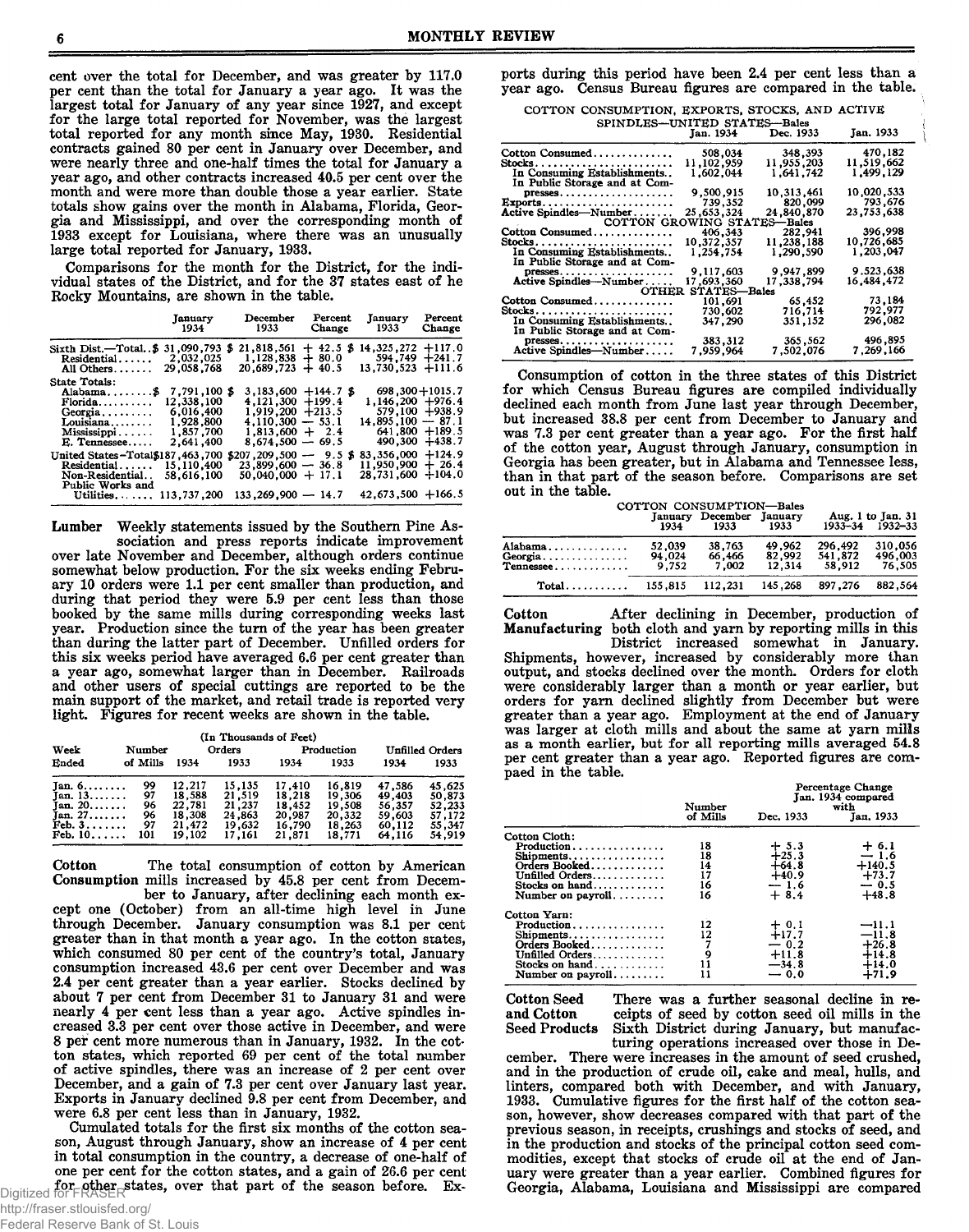in the first two columns of the table, and totals for the country are compared in the last two columns. The figures are from those compiled by the United States Census Bureau.

|                             |               | COTTON SEED AND COTTON SEED PRODUCTS<br>*Sixth District |             |                      |
|-----------------------------|---------------|---------------------------------------------------------|-------------|----------------------|
|                             |               |                                                         |             | <b>United States</b> |
|                             |               | Aug. 1 to Jan. 31                                       |             | Aug. 1 to Jan. 31    |
|                             |               | $1933 - 34$ $1932 - 33$                                 | $1933 - 34$ | 1932-33              |
| Cotton Seed, Tous:          |               |                                                         |             |                      |
| Received at Mills           | 1,039.993     | 1.095.367                                               | 3,696,438   | 3.929.061            |
| $C$ rushed                  | 756.973       | 827.816                                                 | 2,896,584   | 3.019.055            |
| On Hand Jan. 31             | 311,790       | 314,737                                                 | 1.020.792   | 1.209.280            |
| Production:                 |               |                                                         |             |                      |
| $C$ ude Oil, $10s$          | 243, 988, 074 | 265.671.543                                             | 895,419.575 | 931.986.439          |
| Cake and Meal. tons.        | 328.595       | 359.107                                                 | 1.306.876   | 1.362.244            |
| Hulls, $tons \ldots \ldots$ | 209, 572      | 236,821                                                 | 778.823     | 853,590              |
| Linters. bales              | 141.131       | 144,003                                                 | 528.092     | 477.212              |
| Stocks at Mills Jan. 31     |               |                                                         |             |                      |
| Crude Oil. $lbs$ .          | 42.641.698    | 28.101.994                                              | 147.323.382 | 100,516,038          |
| Cake and Meal, tons.        | 90.813        | 100.578                                                 | 289.538     | 344,903              |
| Hulls, tons.                | 27,393        | 43,775                                                  | 105.555     | 175.618              |
| Linters, bales              | 45.506        | 81,121                                                  | 160.045     | 290.181              |

♦Georgia, Alabama, Louisiana and Mississippi.

**Electric** Production of electric power by public utility power<br>Power plants in the six states located wholly or partly plants in the six states located wholly or partly in the Sixth District declined further by 5.9 per cent from November to December, and was 3.5 per cent less than in December, 1932. Electric power output has declined each month since August, last year, when it reached the highest level in more than two years. In December 53.3 per cent of the total was by plants using water power, compared with 61.1 per cent in November, and with 62.3 per cent in December, 1932. For the year 1933, total production of electhe power was 1.8 per cent, production by use of water 2.0 per cent, and production by use of fuels 1.4 per cent, greater than in 1932. The figures compared in the table are

from those compiled by the United States Geological Survey. PRODUCTION OF ELECTRIC POWER (000 K. W. HOURS)

|                                                    | Dec. 1933 | Nov. 1933 | Dec. 1932 |
|----------------------------------------------------|-----------|-----------|-----------|
| Alabama                                            | 124.269   | 176.364   | 132,067   |
|                                                    | 53,940    | 51.576    | 53.516    |
| Georgia                                            | 99.553    | 75.665    | 107.706   |
| Louisiana                                          | 90.998    | 103.631   | 85.611    |
| Mississippi                                        | 4.137     | 4.205     | 4.156     |
| Tennessee                                          | 73.199    | 62.421    | 79.437    |
| Total                                              | 446.096   | 473,862   | 462,493   |
| By use of: Water Power                             | 237.578   | 289.683   | 288.338   |
| Fuels                                              | 208.518   | 184.179   | 174.155   |
| Fuels Consumed in Production of<br>Electric Power: |           |           |           |
| Coal—tons                                          | 18.323    | 11.451    | 11,838    |
| Fuel Oil-bbla                                      | 191.882   | 188,270   | 192.379   |
| Natural Gas-000 cu. ft                             | 2.269.200 | 2.069.273 | 1.808.882 |

Note; December figures preliminary—November figures revised.

Bituminous Statistics compiled by the United States Bureau Coal Mining of mines indicate an increase of 11.2 per cent in the production of bituminous coal from December to January, and an increase of 21.6 per cent compared with production in January, 1933. Daily average output gained 6.9 per cent over the month, and was 18.3 per cent greater than a year ago. The figures are compared in the table.

|               | Total      | Number of | Average per |
|---------------|------------|-----------|-------------|
|               | Production | Working   | Working day |
|               | (Tons)     | days      | (Tons)      |
| January 1934. | 32.916.000 | 26        | 1,266,000   |
| December 1933 | 29.600.000 | 25        | 1.184.000   |
|               | 19.523.000 | 24.7      | 790,000     |
| January 1933. | 27,060,000 | 25.3      | 1.070.000   |

Weekly production figures for Alabama average nearly 10 per cent higher in January than for December, and about  $\sum_{k=1}^{N}$  per cent greater than a year ago, and for Tennessee the an uary figures average 25 per cent greater than a month earlier and 8.6 per cent greater than for January, 1933. Weekly figures for these states are given below.

(Tons)

|                                                                                                                                                                                                                                                                                                                                                                                                            | Alabama                                             |                                                     | <b>Tennessee</b>                               |                                                |  |
|------------------------------------------------------------------------------------------------------------------------------------------------------------------------------------------------------------------------------------------------------------------------------------------------------------------------------------------------------------------------------------------------------------|-----------------------------------------------------|-----------------------------------------------------|------------------------------------------------|------------------------------------------------|--|
|                                                                                                                                                                                                                                                                                                                                                                                                            | 1934                                                | 1933                                                | 1934                                           | 1933                                           |  |
| Week Ended:<br>January 6.<br>$\frac{1}{2}$ and $\frac{1}{2}$ and $\frac{1}{2}$ and $\frac{1}{2}$ and $\frac{1}{2}$ and $\frac{1}{2}$ and $\frac{1}{2}$ and $\frac{1}{2}$ and $\frac{1}{2}$ and $\frac{1}{2}$ and $\frac{1}{2}$ and $\frac{1}{2}$ and $\frac{1}{2}$ and $\frac{1}{2}$ and $\frac{1}{2}$ and $\frac{1}{2}$ a<br>$\frac{1}{2}$ and $\frac{1}{2}$ $\frac{1}{2}$ $\cdots$<br><b>February 3.</b> | 168.000<br>187,000<br>180.000<br>192,000<br>223,000 | 198.000<br>194,000<br>184.000<br>161,000<br>162,000 | 61,000<br>68.000<br>71,000<br>71,000<br>81,000 | 63,000<br>69,000<br>67,000<br>61,000<br>64,000 |  |

Digitized for FRASER

http://fraser.stlouisfed.org/

Federal Reserve Bank of St. Louis

**Pig Iron Production of pig iron in the United States in**creased further in January by 2.8 per cent over

**December, according to Iron Age statistics, and was greater by 113.7 per cent than in January, 1933. The number of furnaces active increased from 75 on January 1 to 87 a month later, a gain of 16 per cent, and compared with 45 on February 1 a year ago. Production in 1933 was 52.1 per cent greater than in 1932, but less than for other recent years.**

**Alabama production of pig iron increased from November to December by 50.1 per cent, but declined 8.2 per cent from December to January. The December total was the largest for any month since July, 1931. January production was nearly five times as large as in January, 1933. Active furnaces on February 1 numbered 10, the same as a month earlier, and compared with 2 active at the same time last year. Press reports indicate that current buying is light and consists principally of small spot orders, as most foundries are well stocked. The market for wire products and steel sheets has been fair and the volume of new business higher than expected. The country trade has been holding up better than usual at this time of year.**

**Current quotations continue at \$13.50 per ton. The usual comparisons are shown in the table.**

|                 | Production—Tons |               | Furnaces |  |
|-----------------|-----------------|---------------|----------|--|
|                 | Total           | Daily Average | Active*  |  |
| United States:  |                 |               |          |  |
| January 1934    | 1,215,226       | 39,201        | 87       |  |
| December $1933$ | 1.182.079       | 38,131        | 75       |  |
| March 1933      | 542,011         | 17,484        | 38       |  |
| January 1933    | 568.785         | 18.348        | 45       |  |
| Alabama:        |                 |               |          |  |
| January 1934.   | 116.645         | 3.763         | 10       |  |
| December $1933$ | 127,039         | 4.098         | 10       |  |
| March 1933      | 27,783          | 896           |          |  |
| $Tanuarv$ 1933  | 23.946          | 772           | 2        |  |

♦ F irst of following m onth.

**Naval January receipts of both turpentine and rosin at the Stores three principal Naval Stores markets of the District**

**declined substantially from December, and turpentine receipts were the smallest for January in many years, but receipts of rosin were larger than for January of the past two years. Stocks of both commodities declined over the month, and supplies of turpentine were smaller than for January of the past two years and those of rosin smaller than for January in seven years. Press reports indicate further improvement in the demand for both commodities during recent weeks, at a time when receipts are at the lowest of the year, and published quotations indicate that between January 10** and February 10 the price of turpentine rose from  $46\%$  cents **to 55% cents, or 20.5 per cent, and the average of quotations for the thirteen grades of rosin rose from \$4.01 per 280 pounds to \$4.82, or a gain of 20.2 per cent. Receipts and stocks for the month are set out in the table.**

|                         | <b>NAVAL STORES</b> |           |                  |
|-------------------------|---------------------|-----------|------------------|
|                         | Jan. 1934           | Dec. 1933 | <b>Jan.</b> 1933 |
| Receipts—Turpentine (1) |                     |           |                  |
| $S$ avannah             | 2.086               | 7.845     | 2,688            |
| Tacksonville            | 2,159               | 7.126     | 2.564            |
| Pensacola               | 740                 | 2.381     | 1.031            |
| Total                   | 4,985               | 17.352    | 6,283            |
| Receipts—Rosin (2)      |                     |           |                  |
| Savannah                | 18,259              | 37.133    | 15.595           |
| Jacksonville.           | 17,963              | 34,668    | 14.447           |
| Pensacola               | 2,997               | 9.826     | 5.022            |
| $Total$                 | 39.219              | 81.627    | 35,064           |
| Stocks-Turpentine (1)   |                     |           |                  |
| Savannah                | 11.263              | 16.431    | 16.683           |
| Jacksonville            | 29.535              | 34.618    | 41.323           |
| Pensacola               | 27.988              | 30.220    | 26,096           |
| Total                   | 68.786              | 81.269    | 84.096           |
| Stocks-Rosin (2)        |                     |           |                  |
| Savannah                | 90.157              | 106.730   | 145.025          |
| lacksonville            | 68,508              | 83.565    | 135.166          |
| Pensacola               | 12.598              | 20.476    | 15.668           |
| <b>Total</b> .          | 171.263             | 210.771   | 295.859          |

(1) Barrels of 50 Gallons.<br>(2) Barrels of 500 Pounds.